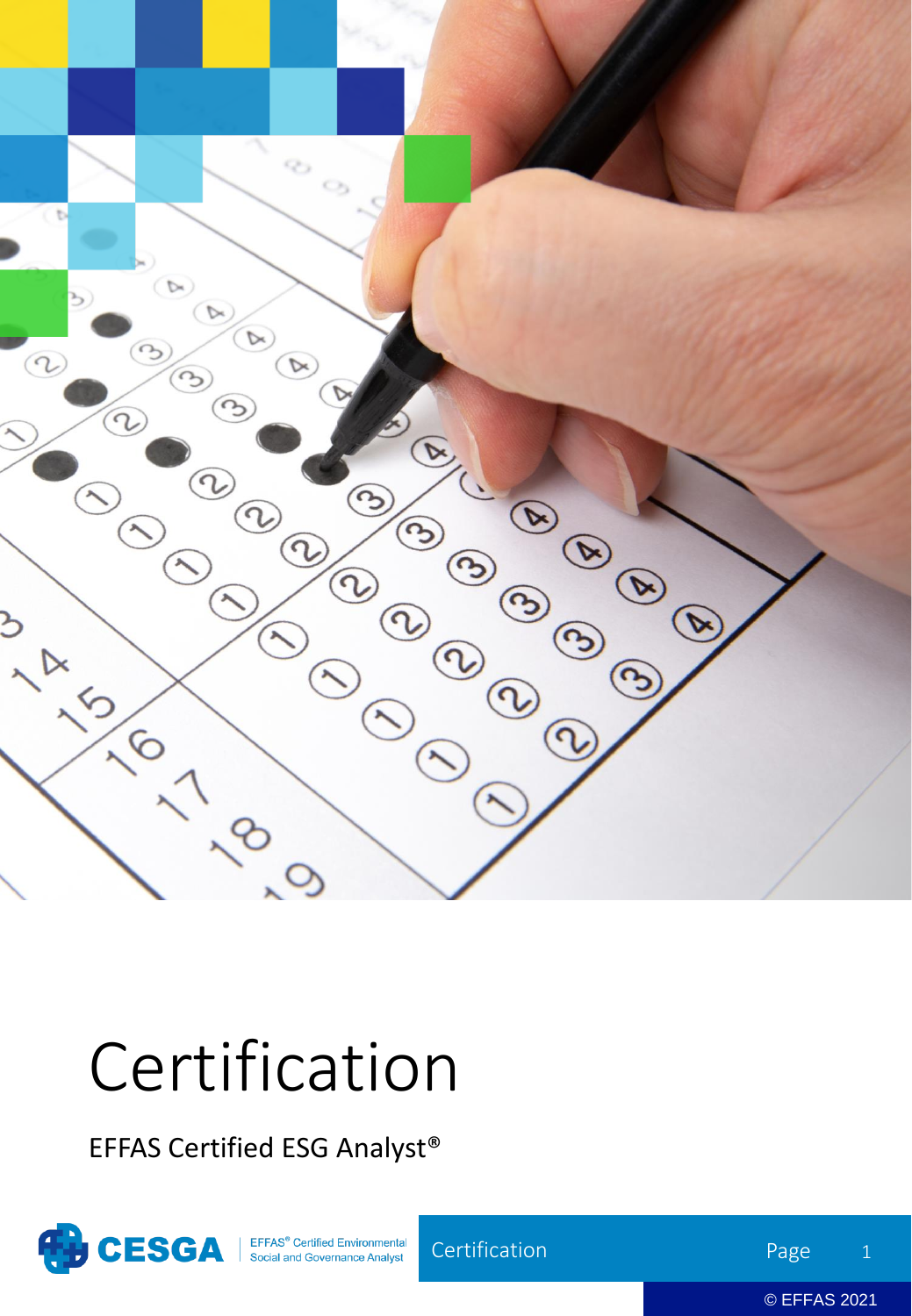# List of Contents Index Page 1. Certified ESG Analyst® 3 2. The CESGA Common Exam 3 3. Examination venue & date 3 4. Result announcement 4. Note that the set of the set of the set of the set of the set of the set of the set of the set of the set of the set of the set of the set of the set of the set of the set of the set of the set of 5. Examination Rules 3



|  | Certification |
|--|---------------|
|  |               |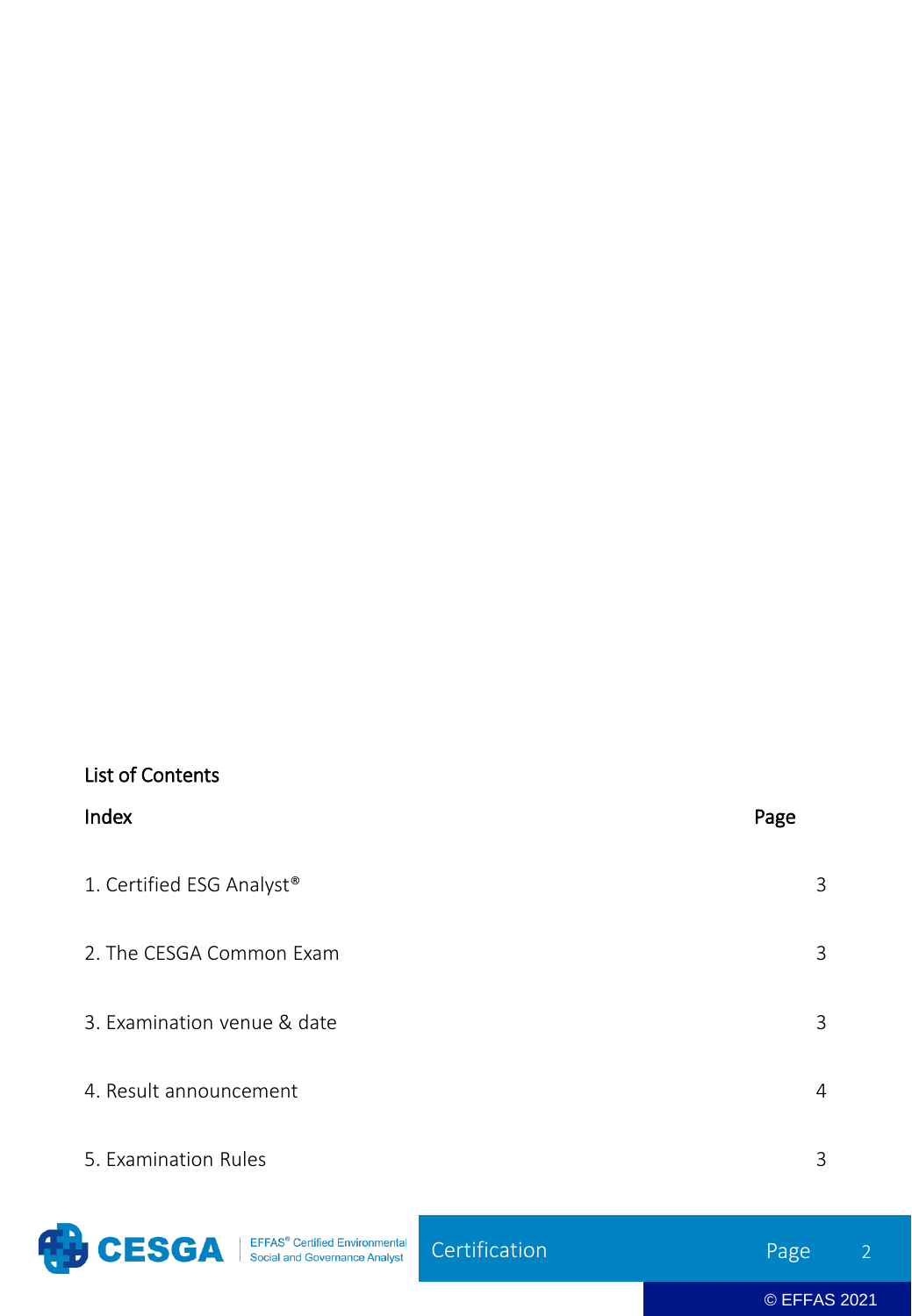# 1. Certified ESG Analyst®

To gain the title Certified Environmental, Social and Governance Analyst awarded by EFFAS, candidates must complete the full CESGA programme and demonstrate they have gained sufficient knowledge by passing the CESGA Common Exam or an equivalent accredited NMS exam based on the CESGA Examination Syllabus.

EFFAS allows and strongly encourages the designation Holders to include the title "CESGA" after their names on their business cards.

# 2. The CESGA Common Exam

Candidates eligible to take the CESGA Common Exam are those completing the full Certified ESG Analyst® programme.

The exam covers the complete CESGA Examination Syllabus and has a duration of 150 minutes with the following two-part structure:

- 20 Multiple Choice Questions (50%)
- 1 Practical Case Study with 9 open questions (50%)

To pass the examination, students must demonstrate their knowledge by gaining more than 50% of the 120 examination points and in each part have more than 30% of the answers correct.

# 3. Examination venue & date

EFFAS offers four CESGA Common Exam sessions a year. The dates for 2022 are:

- 18th March 2022
- 3rd June 2022
- 9th September 2022
- 2nd December 2022

EFFAS is the host of the online exam. To learn more about the requirements to take the online exam please read the CESGA Online Exam guide EFFAS developed for this purpose.

The presential exams will be hosted upon availability by EFFAS National Members Societies (NMS) and Training Partners in local venues that may vary from session to session. Please note that due to the continuously developing Covid-19 pandemic, EFFAS cannot guarantee that the presential exam venues available when you purchase the Certified ESG Analyst® Programme, or an exam right will be available on your chosen exam date. EFFAS will keep candidates informed via EFFAS Academy or the corresponding National Member Society of any changes and where necessary offer alternative options such as online examination or postponement.



Certification

Page 3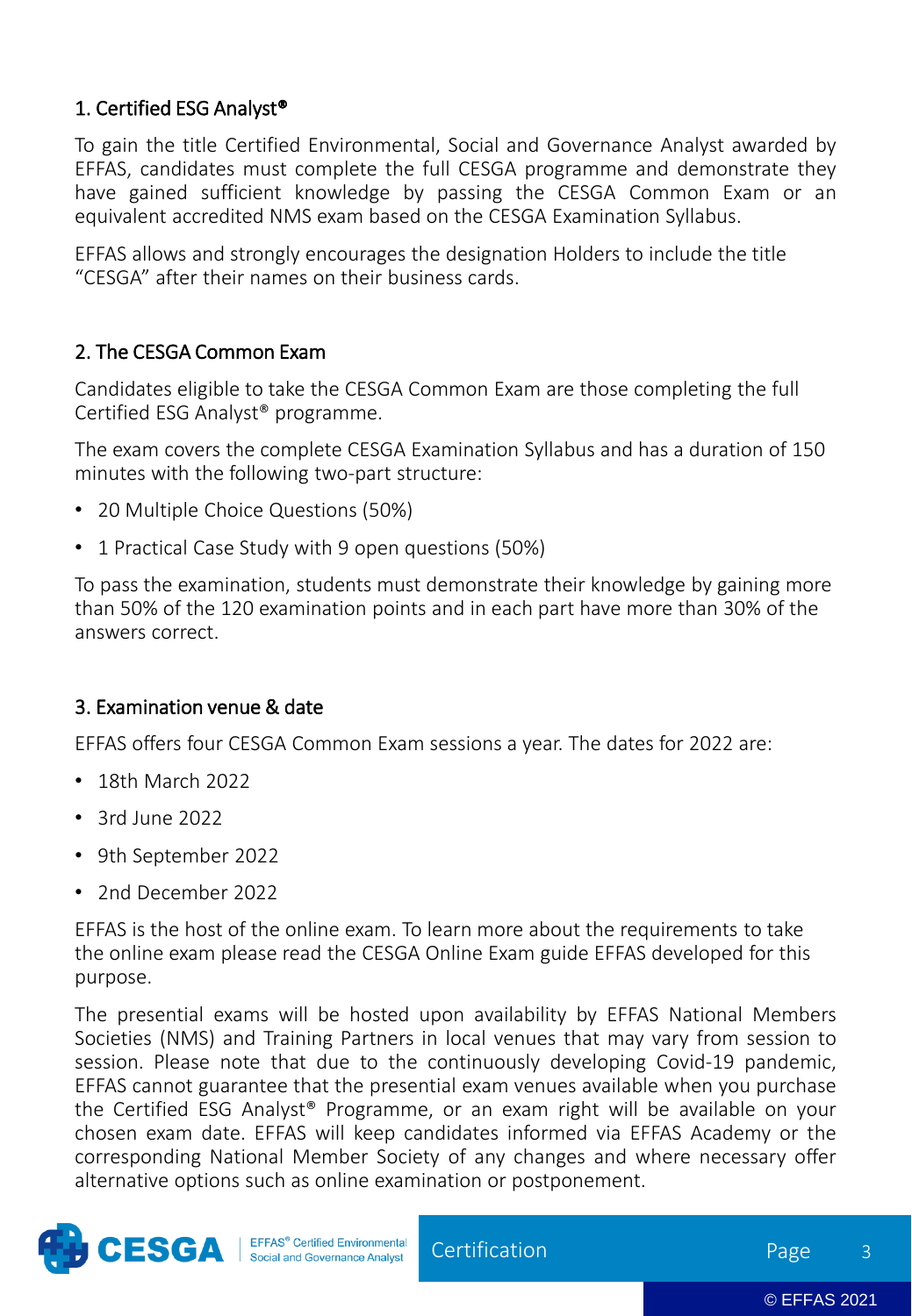EFFAS is not responsible for any costs such as travel and accommodation costs, that may be incurred by candidates in the event of an exam venue not being available.

#### 4. Result announcement

EFFAS or the local NMS will disclose the examination results to the candidates at the latest between 6 to 8 weeks after the examination date.

The qualification results granted by EFFAS will be SUITABLE or NOT SUITABLE and the results are not open to appeal. EFFAS as awarding body does NOT accept requests by candidates to review the examination paper, nor does it provide detailed information on scores and/or percentage of correct answers / failures in the corresponding examination to the candidate.

## 5. Examination Rules

#### Presential Exam

1. Candidates must identify themselves, using a valid passport or photo ID card, when receiving the examination papers from the exam invigilator.

2. The examination has a duration of 150 minutes.

3. Mobile telephones must be turned off and not used at any time during the examination.

4. Candidates must arrive at the examination room at the hour indicated by the examination host to sign in. Candidates arriving later than the starting time will not be admitted to the examination room. Candidates must not leave the examination room during the first 30 minutes of the examination, and if they were to do so the exam for the candidate will be deemed to have concluded.

5. Questions should be answered with a ballpoint pen or pen using permanent ink. Pencils are not allowed.

6. The exam structure is as follows:

20 Multiple Choice Questions (50%): with a maximum of 4 possible answers of which only one is correct. The candidate must choose one option (if no other indication is given). The point value for every question can be seen at the top of the question. Choosing a wrong answer will subtract points earned from your correct answers; not answering a question will neither subtract nor earn points. All answers should be clearly visible on the EFFAS answer template provided. The correct answer will be marked with an X. If you would like to change an already selected answer, please cancel it by filling out the answer box, and then choose your new option by crossing out and circling the answer box.

Example:





Certification

Page 4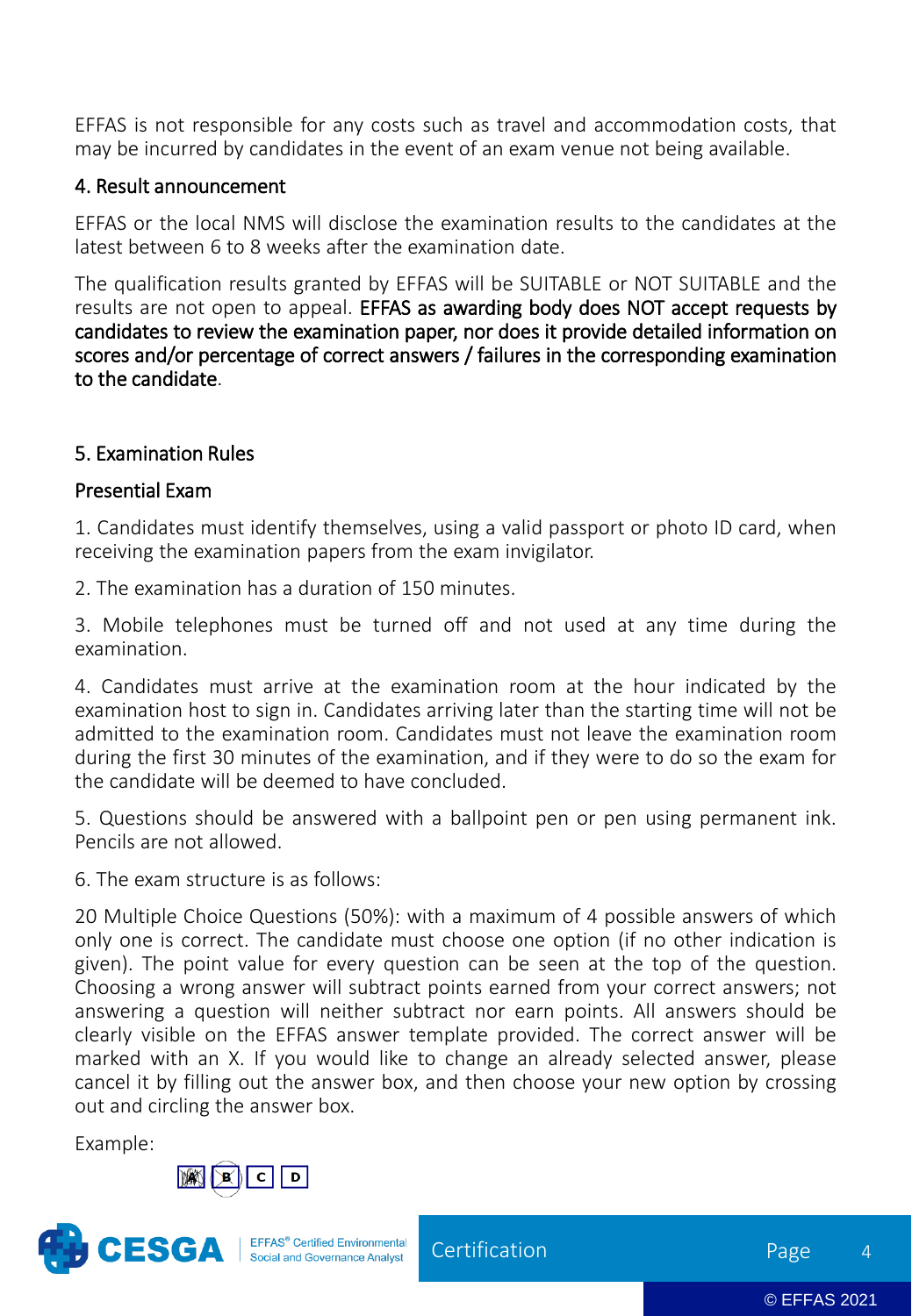One Case Study with 9 open questions (50%): the answers must be written in the EFFAS booklet provided.

8. Candidates are not allowed to engage in any kind of communication with other candidates during the examination. This will result in immediate disqualification from the examination.

9. The examination invigilator does not need to have any proven expertise or ESG knowledge, so doubts will be limited only to typographical aspects of the examinations.

10. Upon completion of the examination, the candidate must hand in all materials provided – i.e. examination paper, answer template & answer sheet. The candidate will provide the examination invigilator with all the documents in the envelope provided and will then seal and sign the envelope, and sign the attendance list. Please check that your name is correctly written on the EFFAS answer template and the answer sheet.

11. Candidates are advised to use the restroom before the examination. However, any candidate needing the restroom during the examination must notify the invigilator first, leave all examination materials on his/her desk and be no longer than 3 minutes.

## Online Exam

1. Candidates must read the CESGA online exam guide, complete the compatibility check before the exam and participate in the 5-minute mock exam.

2. Candidates must identify themselves, using a valid passport or photo ID card, following the online proctor's instructions on the agreed date and time.

3. Candidates must be alone in the room during the complete examination period. Their desk must be clear except for their computer and its peripherals. No printed materials are allowed, nor can the candidate take notes on paper.

4. Mobile telephones and or any other electronic devise different to the one used for the exam are not allowed. The use of headphones is prohibited.

5. The examination has a duration of 150 minutes, and the time counter starts when the proctor gives the candidate access to the exam. Candidates are free to allocate their exam time to the different sections as they choose.

6. The exam structure is as follows:

20 Multiple Choice Questions (50%): with a maximum of 4 possible answers of which only one is correct. The candidate must choose one option (if no other indication is given). The point value for every question can be seen at the end of the question. Choosing a wrong answer will subtract points earned from your correct answers; not answering a question will neither subtract nor earn points.

One Case Study with 9 open questions (50%): the answers must be typed into the corresponding answer box. There is no copy/paste function, nor a highlight function.



**Certification**